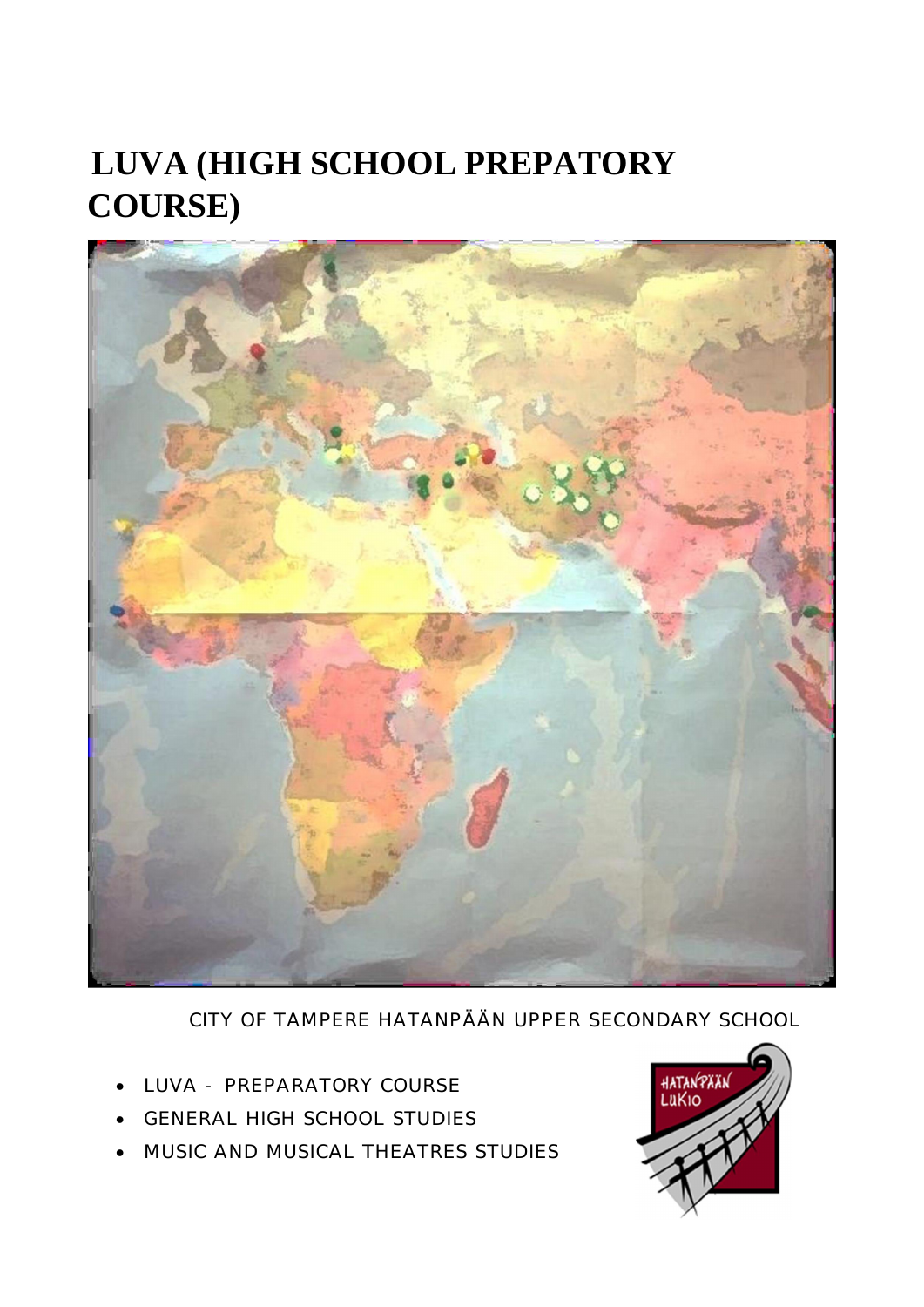

## **Why LUVA?**

You want to improve both oral and written Finnish language skills. To get experience and speed up high school study process. To learn suitable study techniques.

You are a step closer to your desired high school studies. To improve abilities in order to get a place to further your studies. For opportunities to participate in various visits, trips and projects. To be part of a pleasant and peaceful school community! For professional high school networking.

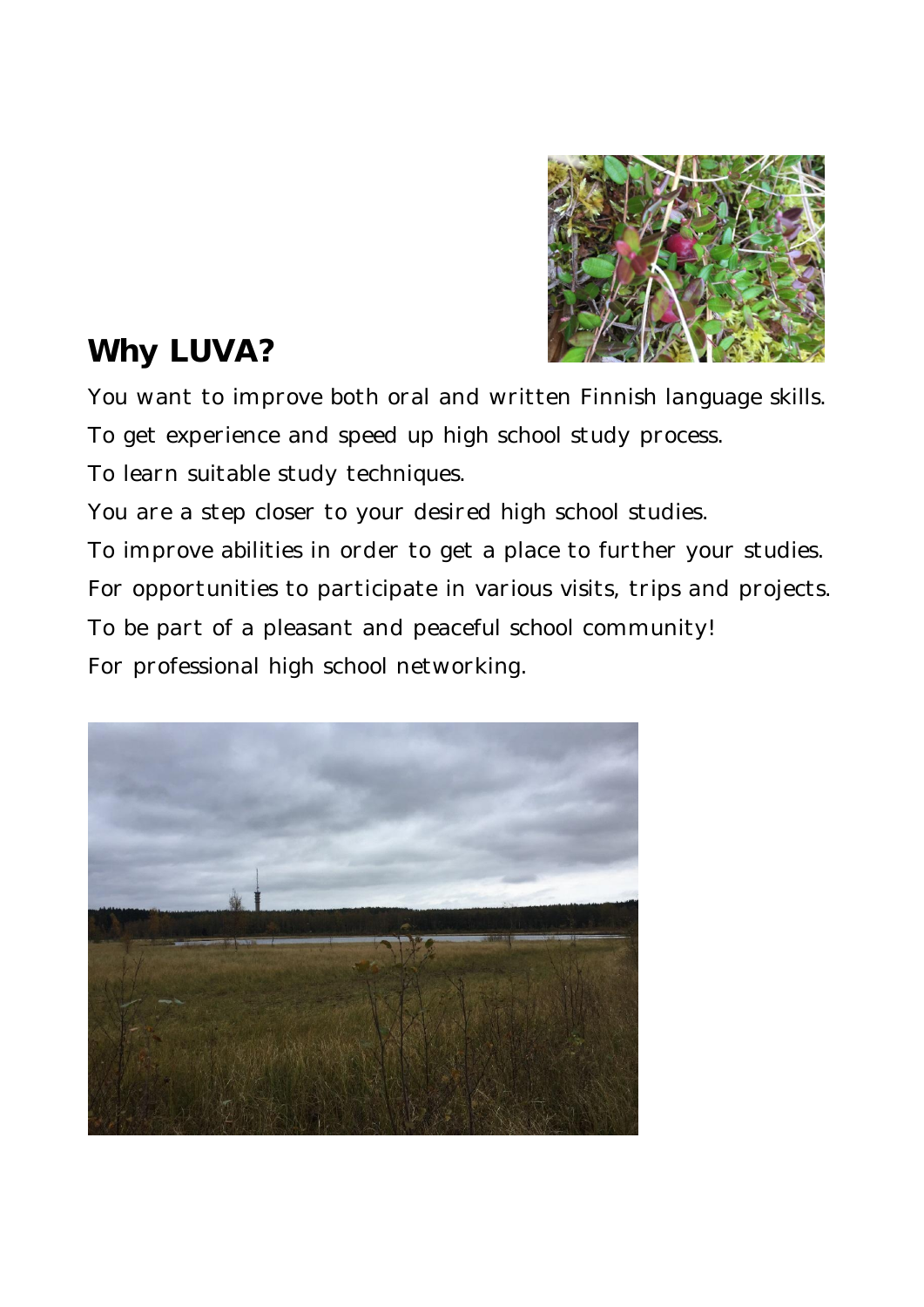## **LUVA Preparatory Course**

The course is meant to improve students' readiness in order to apply for high school studies. Focus is on Finnish language skills and strengthening of learning techniques required for high school studies. The course does not automatically guarantee admission to high school studies, students must apply through the normal joint application process that takes place in spring. During the LUVA course, it's also possible to take high school subjects and courses.

Students with immigrant background or foreign language speakers who can apply for the course are:

- those who have completed basic school education or equivalent, in Finland or abroad, or those with adequate knowledge and skills
- whose primary wish is to apply for high school
- who need to strengthen Finnish language skills in order to perform better in high school subjects
- those who have not attained high school diploma or university degree in Finland or adequate qualifications abroad.

The course is held at Hatanpään Lukio High School, and for one academic year duration. Application period for the course is from **23.5.–25.7.2017,** and application can be done online at www.opintopolku.fi Interviews for applicants are carried out up until **4.8.2017**, and school starts on **9.8.2017**.

**For more information, contact:**  LUVA-coordinator and lecturer: Tuija Leppäharju, tuija.leppaharju@tampere.fi, Tel. 040 577 3700; form teacher Second language teacher (S2): Anne Hietikko, anne.hietikko2@tampere.fi School principal: Ville Vuorisalmi, ville.vuorisalmi@tampere.fi, tel. 0405872849